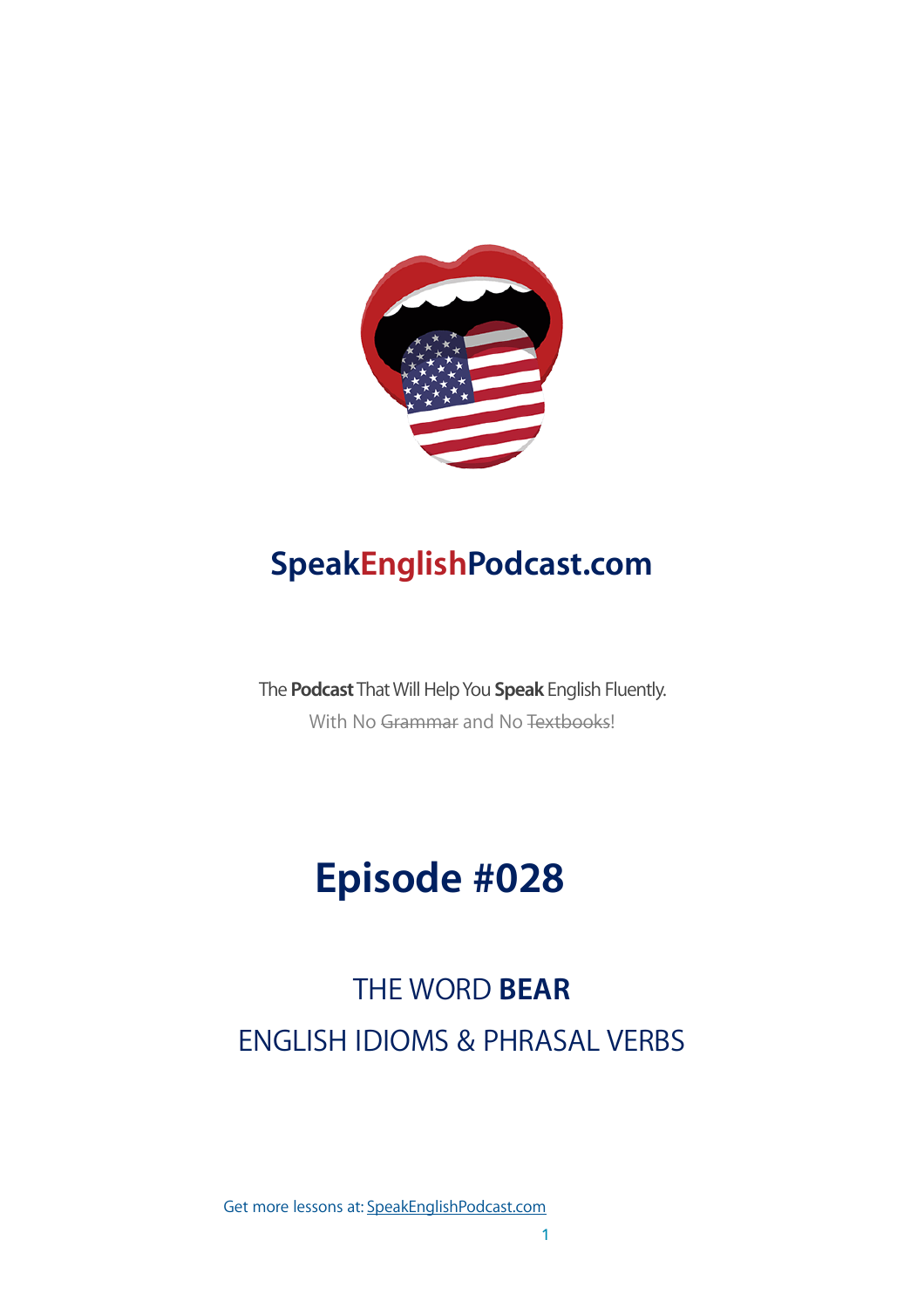Hi, everyone! I'm Georgiana, founder of Speak**English**[Podcast.com.](https://speakenglishpodcast.com) My mission is to help YOU to speak English fluently and confidently.

In today's episode:

•I'm gonna talk about the word **bear**.

•Next, through a mini-history lesson, you'll practice vocabulary, and above all, you'll improve your spoken English.

Very well. Let's get started!

The word **bear** is often used as a noun when we're referring to a large furry animal that likes eating honey. By the way, in the second part of this podcast, you'll meet two funny bears Yogi and Boo-Boo.

**To bear** is a **verb** with several meanings: A few of its meanings are to hold, to support, to exhibit, to stand, or to give birth to. For example, if I say that "I can't bear" something, I mean that I can't tolerate it or stand it. It's just too much, or it makes me very unhappy.

Here are some more examples of the word bear:

Usually, we use the verb to bear when we're in a position where we need to accept, tolerate, or endure something, especially something unpleasant:

"The pain was almost more than Jason could bear." "How can you bear to eat that food?"

There are some other similar expressions. Instead of saying, "**I can't bear,"** you could say I can't **stand** it, or I can't **put up with** it.

"I love going to the beach, but my sister can't **stand**  it." "I just can't **put up with** my friend's dog."

What if you want to say the opposite of "I can't bear"?

Get more lessons at: [SpeakEnglishPodcast.com](https://www.speakenglishpod.com/)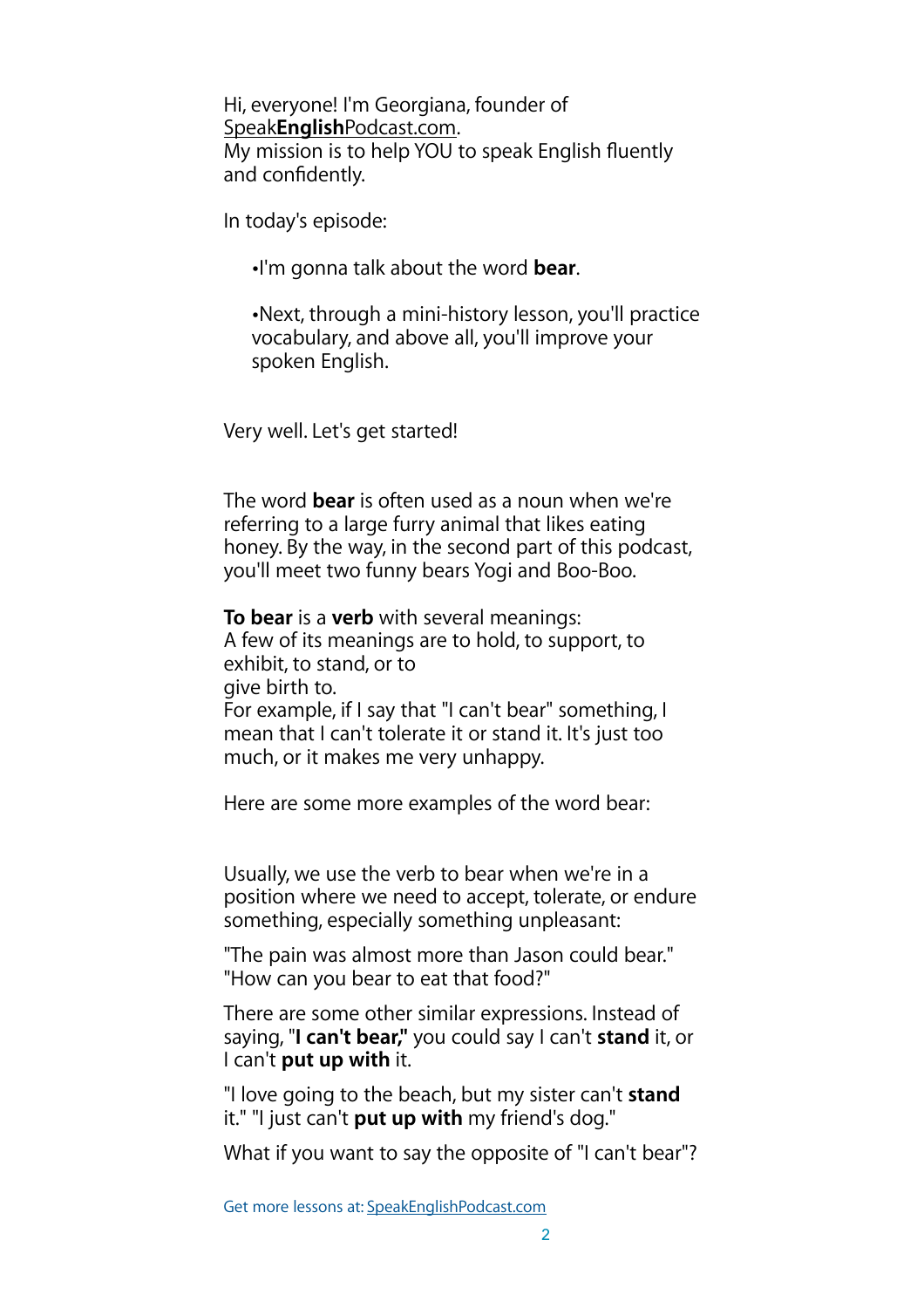Let's say that you're OK with our friend's dog. It's not a problem for you. You can invite your friend over, and it's just fine if he brings the dog.

You could say: **I don't mind** my friend's dog. My friend's dog doesn't bother me. I can tolerate it. I **don't mind** the dog.

Let's get back to the verb **to bear**. When we're **responsible for something** we use, the word **bear** like

this:

You'll also find the word **bear** to say that someone's **giving birth**. "Most animals **bear** their young in the spring."

"He became ecstatic when his wife **bore** him a child."

As you've already noticed, you can use the word **bear**  in many different ways.

Here are some **common expressions with the word BEAR:** 

When you need to deal with something painful, we say that you bear the pain:

"Sometimes it's, hard to **bear the pain** of being lonely."

If you're in a situation where you need to put up with the worst of some bad circumstance, we say that you need to **bear the brunt**:

"The kids should not have to **bear the brunt** of what the parents did."

• Sometimes, you need to take responsibility for the negative effects of your actions. It's when we say that you **bear the consequences**:

"She's quitting her job anyway, so; she won't be here next month to bear the consequences."

When you need to handle something very unpleasant, you **bear the thought**:

"I can't even **bear the thought** of going home because it doesn't feel like home anymore."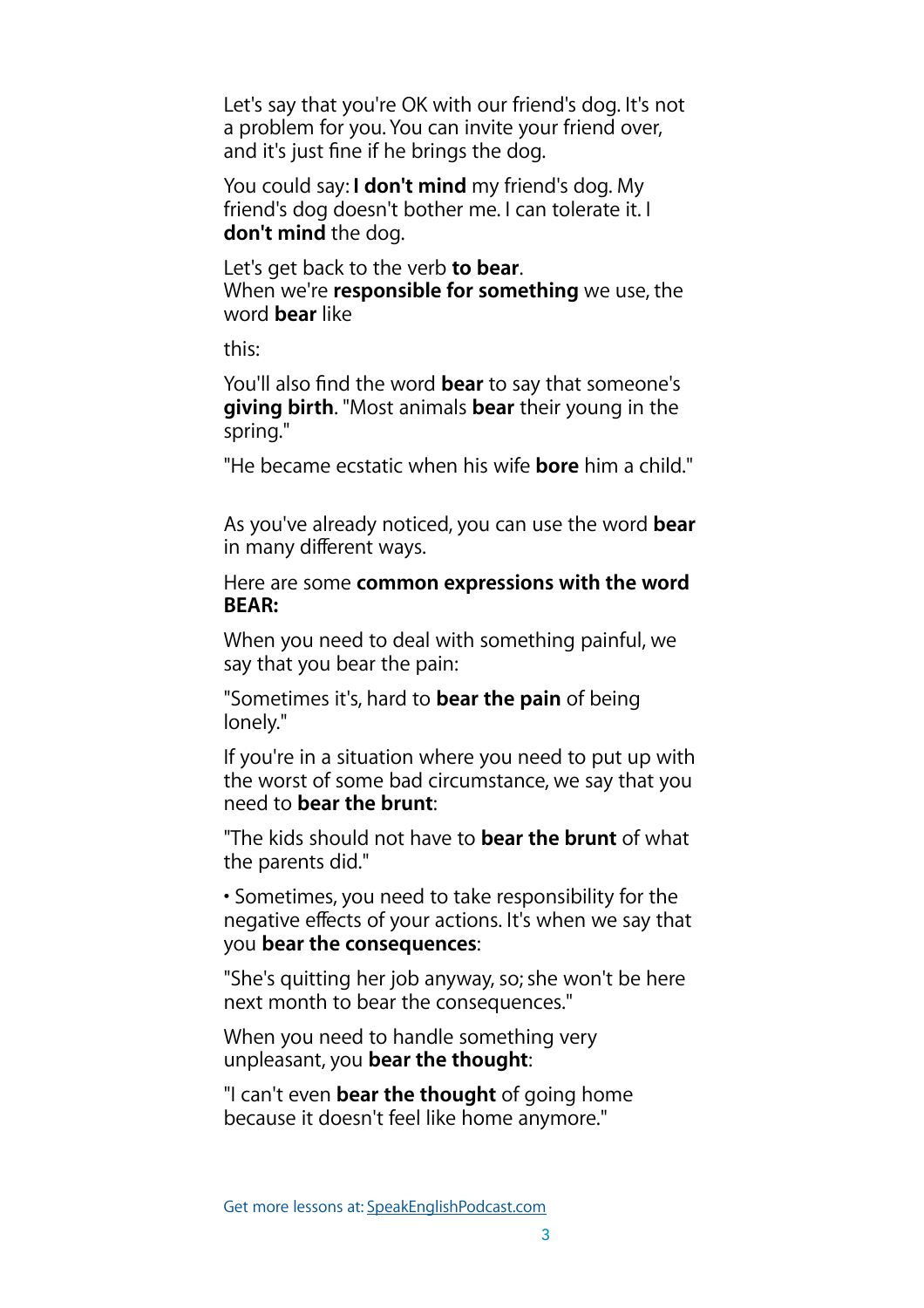I know you absolutely love phrasal verbs. So, pay attention because I'll give you some **PHRASAL VERBS** examples with the word bear:

**BEAR WITH** means to be patient:

"Please **BEAR WITH** me a moment while I finish this email."

BORE **DOWN ON** means to move towards:

"She saw him on the other side of the room, and she immediately **BORE DOWN ON** him."

**BEAR ON/UPON** something: to influence or to affect something

"I don't see how that evidence BEARS ON this case."

•**BEAR OUT: Confirm that something is correct. "The newly discovered papers BORE OUT the rumors about the judge's personal life."** 

#### •**BEAR UP: Resist pressure "She thought that she wouldn't BEAR UP the pain of childbirth."**

Talking about bears, when I was a kid, I used to watch the **Yogi Bear Show** almost every day.

I simply loved Yogi and Boo-Boo! They were two adorable bears who always got in trouble.

The Yogi Bear Show is an American animated television series about the misadventures of picnic basket stealing in Jellystone Park.

Yogi Bear was a grizzly bear; therefore, he was brown. He had a deep, silly voice and used to speak in rhyme.

He loved to call the picnic baskets ("pic-a-nic baskets"). Yogi's favorite catchphrases were "I'm smarter than the average bear!" and "I'm so smart that it hurts!" Nevertheless, he would often overestimate his cleverness.

Just like Yogi Bear, his friend Boo-Boo was a humanlike bear wearing a purple bowtie. Boo-Boo was Yogi Bear's best friend and often acted as Yogi's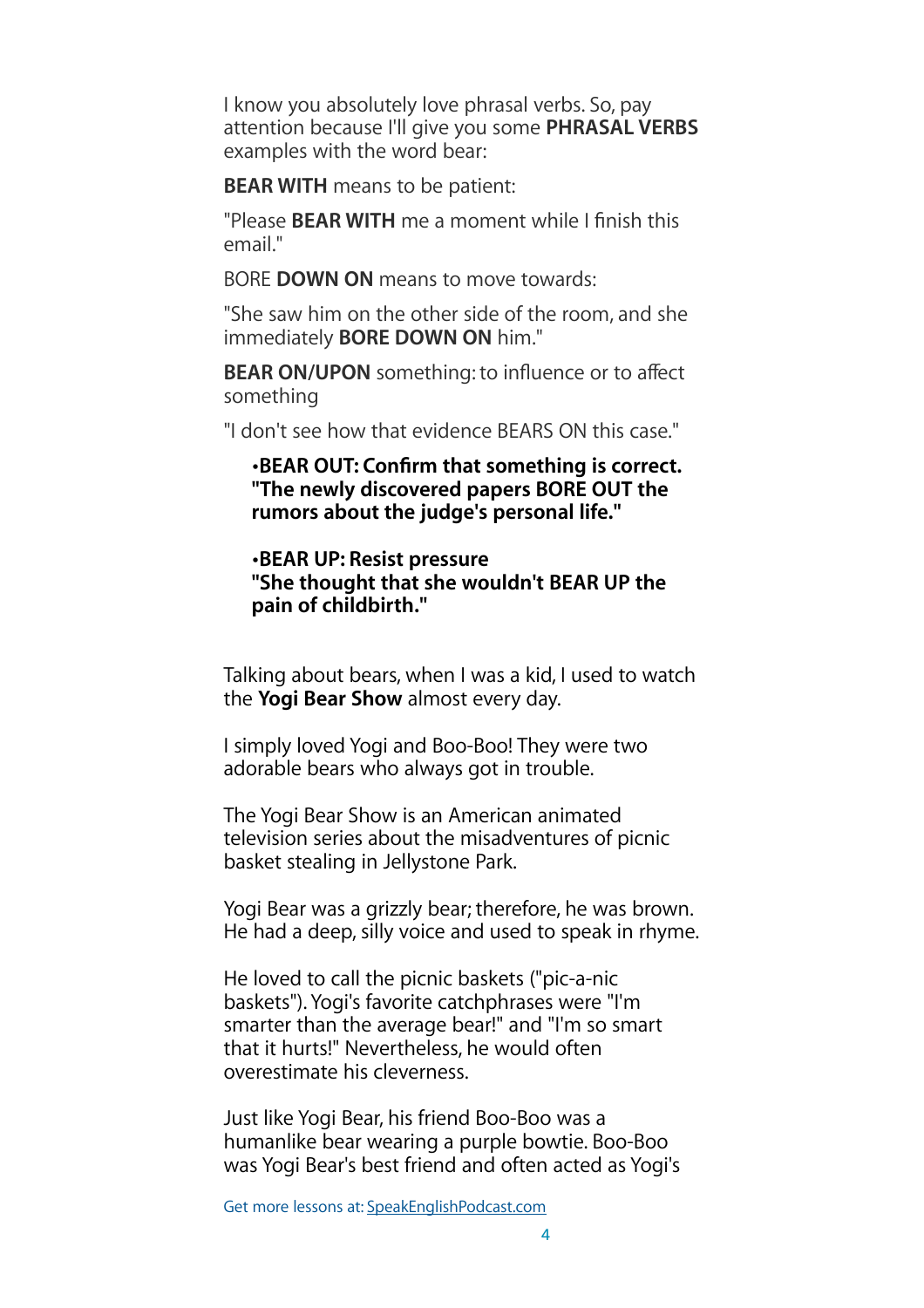conscience. He always tried to prevent Yogi from doing things he shouldn't.

Now it's time to meet Yogi and Boo-Boo in today's mini-story.

## **Mini-Story (Practice your speaking)**

OK, let's move on to the next section.

Here, I'll use the **Question & Answer** technique. This is the perfect lesson if you want to speak English automatically.

Let's see how it works:

- •I'll give you some information. (A phrase or two).
- •I'll ask simple questions.
- •After each question, there will be some seconds of silence: it's your turn to answer the question! Just try to give an easy and short answer, not a complex one.
- •After you answer, I'll give you a correct answer.

This process will continue, and little by little, I'll be telling a story using questions and answers.

Let's get started!

#### **Yogi and Boo-Boo were two bears who lived in Jellystone Park.**

#### **Were Yogi and Boo-Boo tigers?**

No. They weren't tigers. They were bears.

#### **Were they sheep?**

No. No. Not sheep. Yogi and Boo-Boo were bears.

Get more lessons at: [SpeakEnglishPodcast.com](https://www.speakenglishpod.com/)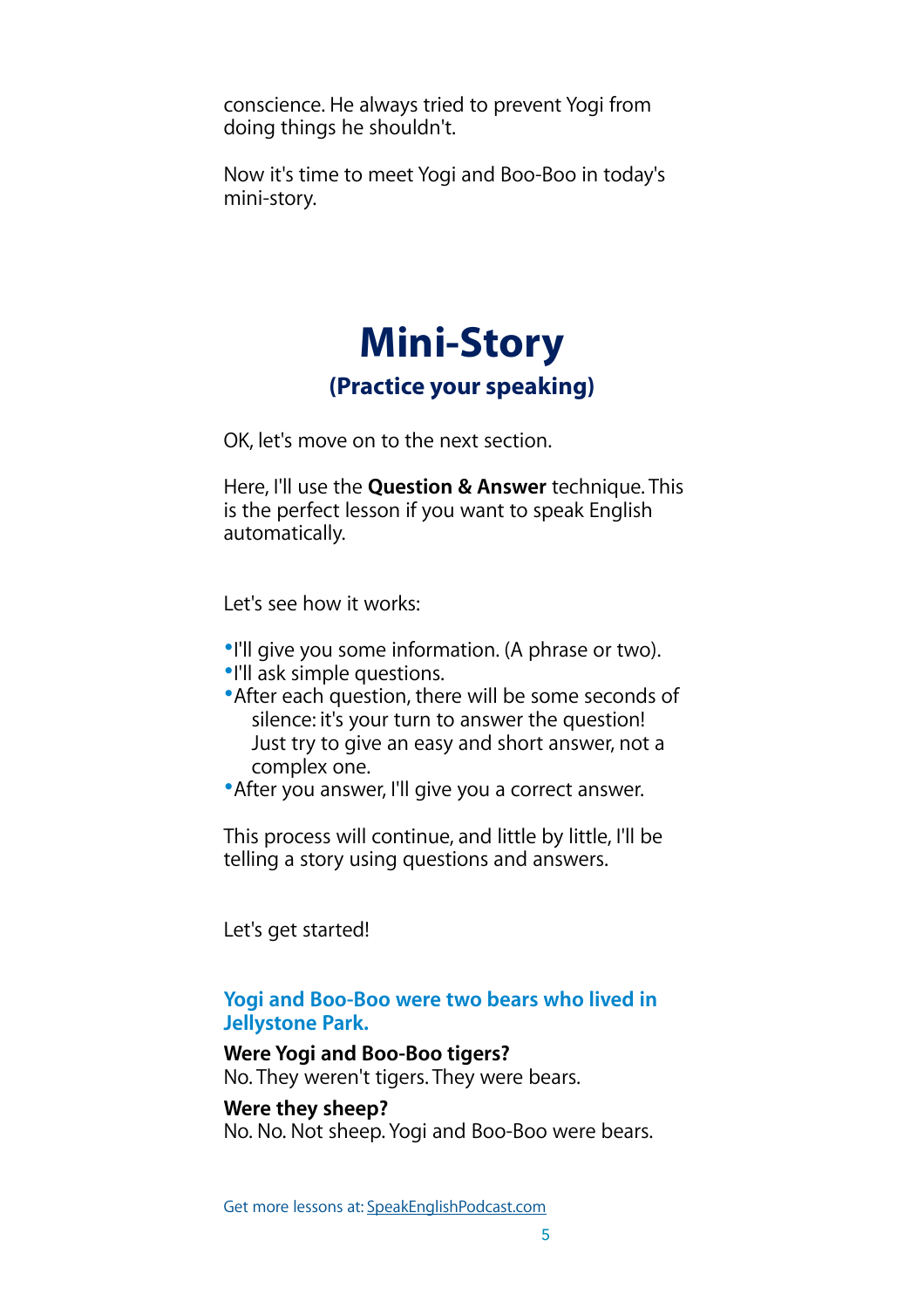#### **What were they?**

Bears. They were bears.

**Did they live in Jellystone or a zoo?**  Not a zoo. They lived in Jellystone Park.

#### **Where did the two bears live?**  In Jellystone Park**.**

#### **What were they, and where did they live?**

They were bears and lived in Jellystone Park.

### **Yogi was a grizzly bear, and he used to say that he was smarter than the average bear.**

#### **Was Yogi a polar bear?**

No. Not a polar bear. He was a grizzly bear.

#### **Was Yogi a grizzly bear?**

Yes. He was. Yogi was a grizzly bear.

#### **Was Yogi smart or dumb?**

Smart. He was smarter than the average bear.

#### **Was Yogi dumber than the average bear?**

No. Not dumber. He was smarter than the average bear.

#### **Did Yogi like to say that he was smarter than the average bear?**

Yes. He loved to say that he was smarter than the average bear.

#### **Did Yogi say that he was smarter than his friend Boo-Boo?**

Yes. He said that he was smarter than the average bear. He said that he was smarter than Boo-Boo.

#### **Who was smarter than the average? Yogi or Boo-Boo?**

Yogi. He was smarter than the average.

#### **Yogi always came up with a plan to steal the tourist's picnic baskets.**

## **Did Yogi sometimes come up with a plan?**

No. Not sometimes. He always came up with a plan.

#### **Did Yogi always come up with a plan?**

Yes. He always came up with a plan.

#### **What was the plan?**

He planned to steal the tourist's picnic baskets.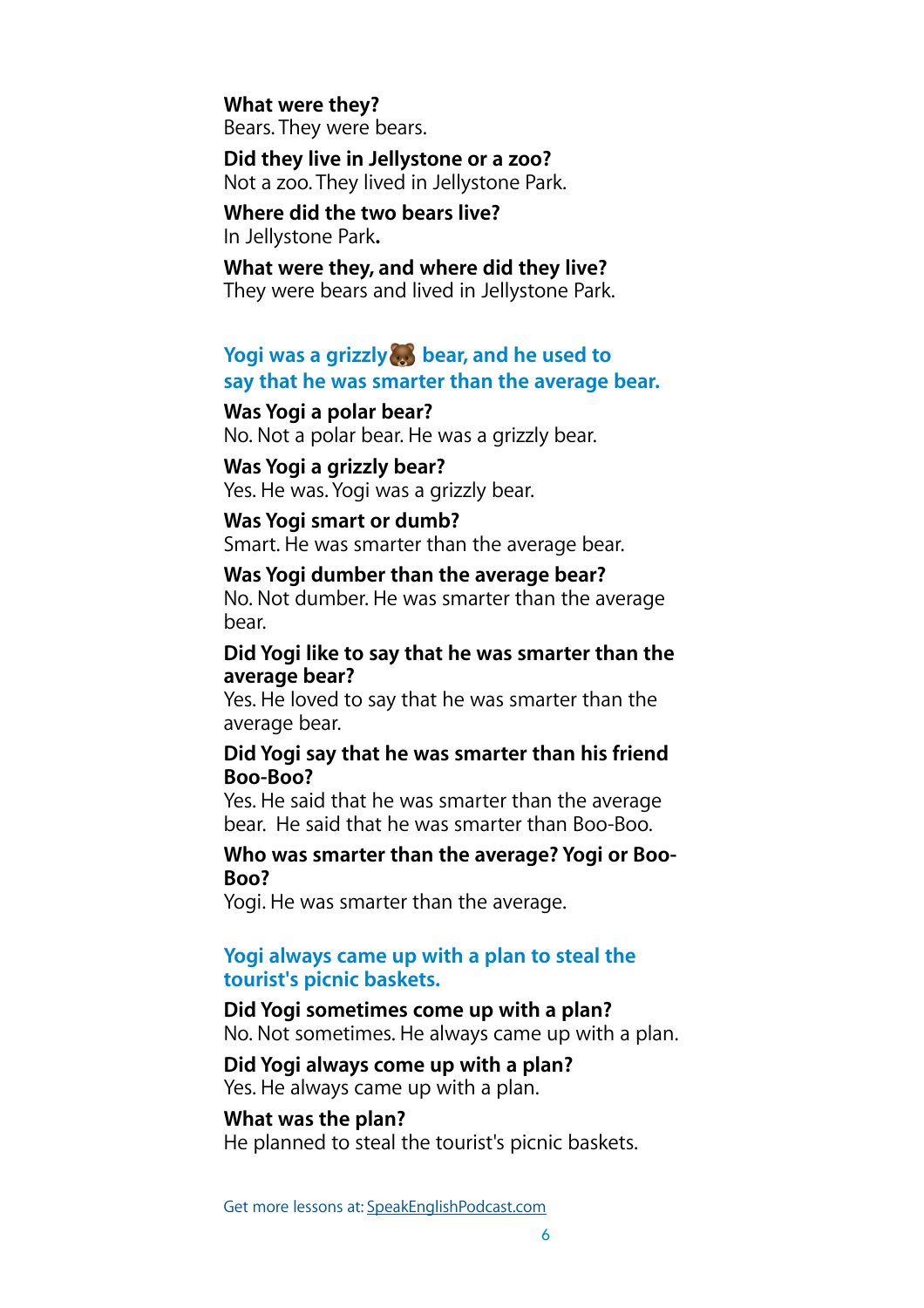#### **Did Yogi come up with a plan to steal baskets?**

Yes. He came up with a plan to steal picnic baskets.

#### **Whose baskets did Yogi want to steal? Boo-Boo's Baskets?**

Not Boo-Boo's baskets. He wanted to steal people's picnic baskets.

#### **His friend Boo-Boo constantly tried to stop Yogi from getting in trouble.**

#### **Did Yogi's friend try to stop him?**

Yes. Yogi's friend, Boo-Boo, constantly tried to stop him.

### **Who tried to stop Yogi?**

Boo-Boo. Yogi's friend tried to stop him.

#### **Yogi tried to stop Boo-Boo, right?**

No. No. Not Yogi. It was Boo-Boo who tried to stop Yogi. Not the other way around.

**Why Boo-Boo constantly try to stop his friend?**  Because he didn't want Yogi to get in trouble.

#### **Boo-Boo couldn't bear to see Yogi steal picnic baskets. He often asked his friend to hunt for food.**

**Did Boo-Boo bear to see Yogi steal picnic baskets?**  No. He didn't. He didn't bear to see Yogi steal.

#### **Boo-Boo asked Yogi about stealing and hunting. Right?**

Yes. He asked Yogi to hunt instead of stealing baskets.

#### **Yogi's friend wanted him to hunt instead of stealing picnic baskets. Right?**  Right. Boo-Boo wanted Yogi to hunt.

#### **Who often asked Yogi to hunt?**

Boo-Boo. He often asked Yogi to hunt.

#### **What did Boo-Boo ask Yogi? To stop going to the gym?**

No. No. He didn't ask Yogi to stop going to the gym. He asked him to stop stealing.

**Yogi used to say that hunting is for losers, and a picnic basket had everything a bear needed.**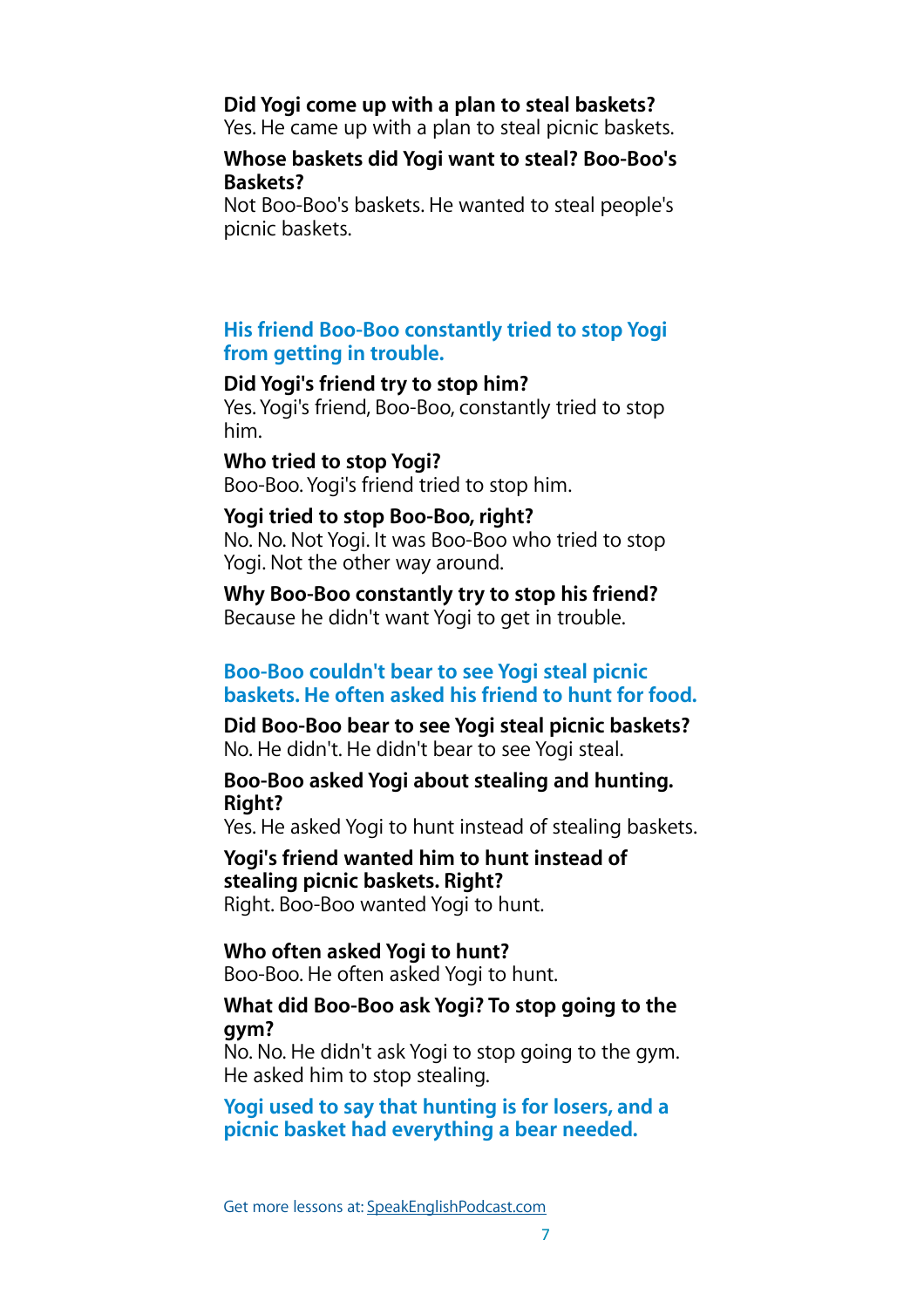## **Yogi said that hunting was for losers, right?**

Yes. Yogi said that hunting was for losers. **Did Yogi say that hunting was for losers or winners?** 

For losers. He said that hunting is for losers. Not for winners.

#### **Was the picnic basket everything a bear needed?**

Yes. According to Yogi, the picnic basket was everything a bear needed.

#### **Who said that a picnic basket had everything a bear needed? Boo-Boo?**

Not Boo-Boo. Yogi. He said that a picnic basket had everything a bear needed.

#### **Yogi couldn't bear the consequences of stealing the picnic baskets. He always ran away from the forest ranger.**

#### **Did Yogi bear the consequences of stealing?**

No. He didn't bear the consequences. He ran away from the forest ranger.

#### **Was Yogi a responsible bear?**

No. No. He wasn't responsible. He always ran away and didn't bear the consequences.

## **Why did Yogi run away from the forest ranger? To avoid the**

#### **negative consequences?**

Yes. He ran away to avoid negative consequences. He didn't want to bear the consequences of his actions.

### **It was Boo-Boo who ran away from the ranger, right?**

No. No. Not Boo-Boo. It was Yogi who ran away from the ranger. Not Boo-Boo.

OK! Awesome! It's the end of this short lesson.

Can you see how many questions you can answer? It's like talking to another person in English. Now